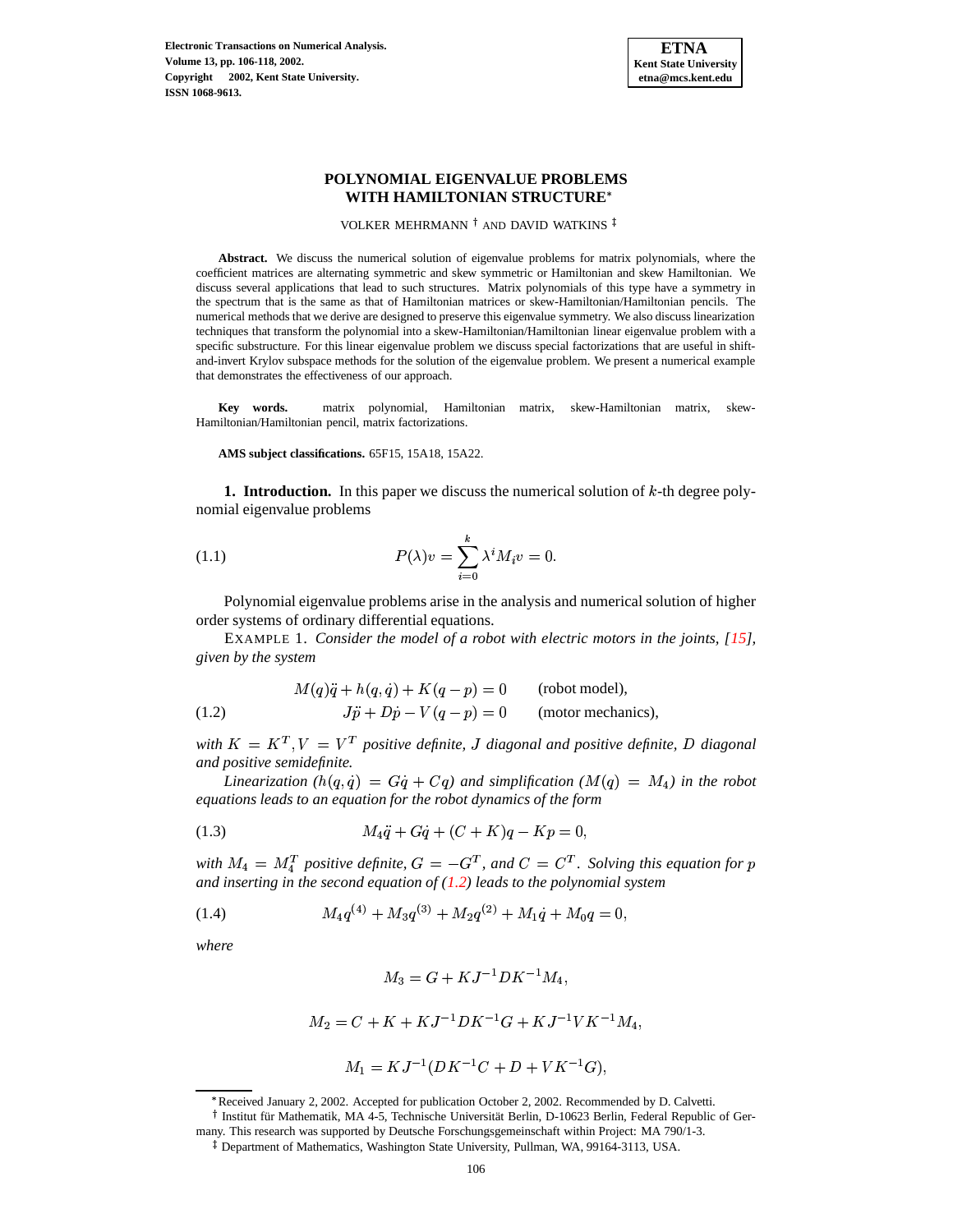*and*

$$
M_0 = K J^{-1} V K^{-1} C.
$$

*The substitution*  $q = e^{\lambda t}v$  *then yields a polynomial eigenvalue problem of the form* [\(1.1\)](#page-0-1)*.* 

A particular class of polynomial eigenvalue problems that we are interested in are those where the coefficient matrices form alternating sequences of symmetric and skewsymmetric matrices.

An application that motivates the study of this particular class is given by the following example.

EXAMPLE 2. *The study of corner singularities in anisotropic elastic materials [\[1,](#page-11-0) [7,](#page-11-1) [9,](#page-11-2) [13,](#page-12-1) [16\]](#page-12-2) leads to quadratic eigenvalue problems of the form*

$$
\lambda^2 M v + \lambda G v + K v = 0,
$$

<span id="page-1-2"></span>
$$
(1.5)
$$

$$
M = M^T, \quad G = -G^T, \quad K = K^T.
$$

*The matrices are large and sparse, having been produced by a finite element discretization. M* is a positive definite mass matrix, and  $-K$  is a stiffness matrix. Clearly, the coefficient *matrices are alternating between symmetric and skew-symmetric matrices.*

Polynomial eigenvalue problems with alternating sequences of symmetric and skewsymmetric matrices also arise naturally in the optimal control of systems of higher order ordinary differential equations.

Consider the control problem to minimize the cost functional

$$
\int_{t_0}^{t_1} \sum_{i=0}^k (q^{(i)})^T Q_i q^{(i)} + u^T R u dt,
$$

with  $Q_i = Q_i^T$ , subject to the polynomial control system

<span id="page-1-0"></span>(1.6) 
$$
\sum_{i=0}^{k} M_i q^{(i)} = B u(t),
$$

with control input  $u(t)$  and initial conditions

<span id="page-1-1"></span>(1.7) 
$$
q^{(i)}(t_0) = q_{i,0}, i = 0, 1, \ldots, k-1.
$$

The classical procedure to turn  $(1.6)$  into a first-order system of differential algebraic equations, by introducing new variables  $v_i = x^{(i)}$  for  $i = 0, \ldots, k - 1$ , leads to the control problem  $E\dot{v} = Av + Bu(t)$  with

$$
E = \begin{bmatrix} M_k & & & \\ & I & & \\ & & \ddots & \\ & & & I & \\ & & & & I \end{bmatrix}, A = \begin{bmatrix} -M_{k-1} & -M_{k-2} & \dots & -M_1 & -M_0 \\ I & & & \ddots & \\ & & & & I & \\ & & & & & I \end{bmatrix},
$$

$$
v = \begin{bmatrix} v_{k-1} \\ v_{k-2} \\ \vdots \\ v_1 \\ v_0 \end{bmatrix}, \quad \tilde{B} = \begin{bmatrix} B \\ 0 \\ \vdots \\ 0 \\ 0 \end{bmatrix},
$$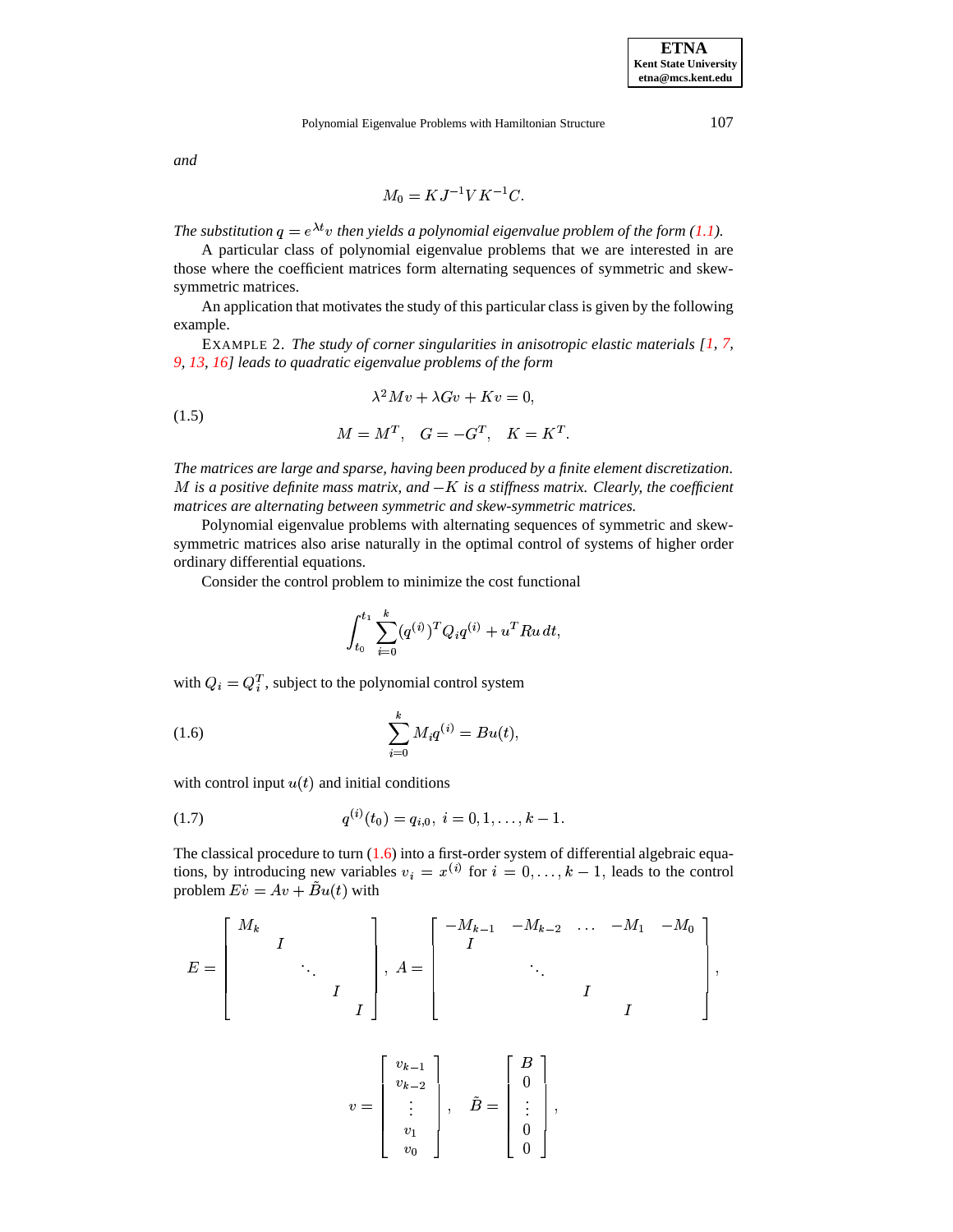and the cost functional

$$
\int_{t_0}^{t_1} v^TQv+u^TRu\,dt,
$$

with

$$
Q = \left[ \begin{array}{cccc} Q_{k-1} & & & & \\ & Q_{k-2} & & & \\ & & \ddots & & \\ & & & Q_1 & \\ & & & & Q_0 \end{array} \right].
$$

Direct application of the Pontryagin maximum principle for descriptor systems [\[12\]](#page-12-3) leads to the two-point boundary value problem of the Euler-Lagrange equations

(1.8) 
$$
\begin{bmatrix} E & 0 \ 0 & -E^T \end{bmatrix} \begin{bmatrix} \dot{v} \\ \dot{w} \end{bmatrix} = \begin{bmatrix} A & -\tilde{B}R^{-1}\tilde{B}^T \\ Q & A^T \end{bmatrix} \begin{bmatrix} v \\ w \end{bmatrix},
$$

with initial conditions for v given by [\(1.7\)](#page-1-1) and  $w(t_1) = 0$ . Setting

$$
w = \left[ \begin{array}{c} w_{k-1} \\ \vdots \\ w_0 \end{array} \right],
$$

partitioned as v, and rewriting the system again as a polynomial system in variables  $\left[ \begin{array}{c} x \ y \end{array} \right]$ , where  $\mu = w_{k-1}$ , leads to the polynomial two-point boundary value problem

<span id="page-2-0"></span>(1.9)  
\n
$$
\sum_{j=1}^{k-1} \begin{bmatrix} (-1)^{j-1}Q_j & M_{2j}^T \ M_{2j} & 0 \end{bmatrix} \begin{bmatrix} x^{(2j)} \ \mu^{(2j)} \end{bmatrix} +
$$
\n
$$
\sum_{j=1}^{k-1} \begin{bmatrix} 0 & -M_{2j+1}^T \ M_{2j+1} & 0 \end{bmatrix} \begin{bmatrix} x^{(2j+1)} \ \mu^{(2j+1)} \end{bmatrix} +
$$
\n
$$
\begin{bmatrix} -Q_0 & M_0^T \ M_0 & -BR^{-1}B^T \end{bmatrix} \begin{bmatrix} x \ \mu \end{bmatrix} = 0,
$$

with initial conditions [\(1.7\)](#page-1-1) and  $\mu^{(i)}(t_1) = 0$  for  $i = 0, \ldots k-1$ , where we have introduced the new coefficients  $M_{k+1} = M_{k+2} = \ldots = M_{2k} = 0$ .

It follows that all coefficients of derivatives higher than  $k$  are singular. If the weighting matrices  $Q_i$  are chosen to be zero for all  $i \geq k/2$ , then we have that all coefficients of derivatives higher than  $k$  vanish, and (after possibly multiplying the second block row by  $-1$ ) we obtain an alternating sequence of symmetric and skew-symmetric coefficient matrices. The solution of this polynomial boundary value problem can then be obtained via the solution of the corresponding polynomial eigenvalue problem.

Consider the following example.

EXAMPLE 3. *Control of linear mechanical systems is governed by a differential equation of the form*

$$
M\ddot{x} + D\dot{x} + Kx = Bu,
$$

where x and u are vectors of the state and control variables, respectively. Again the matri*ces can be large and sparse. The task of computing the optimal control , that minimizes the cost functional*

$$
\int_{t_0}^{t_1} x^T Q_0 x + \dot{x}^T Q_1 \dot{x} + u^T R u \, dt,
$$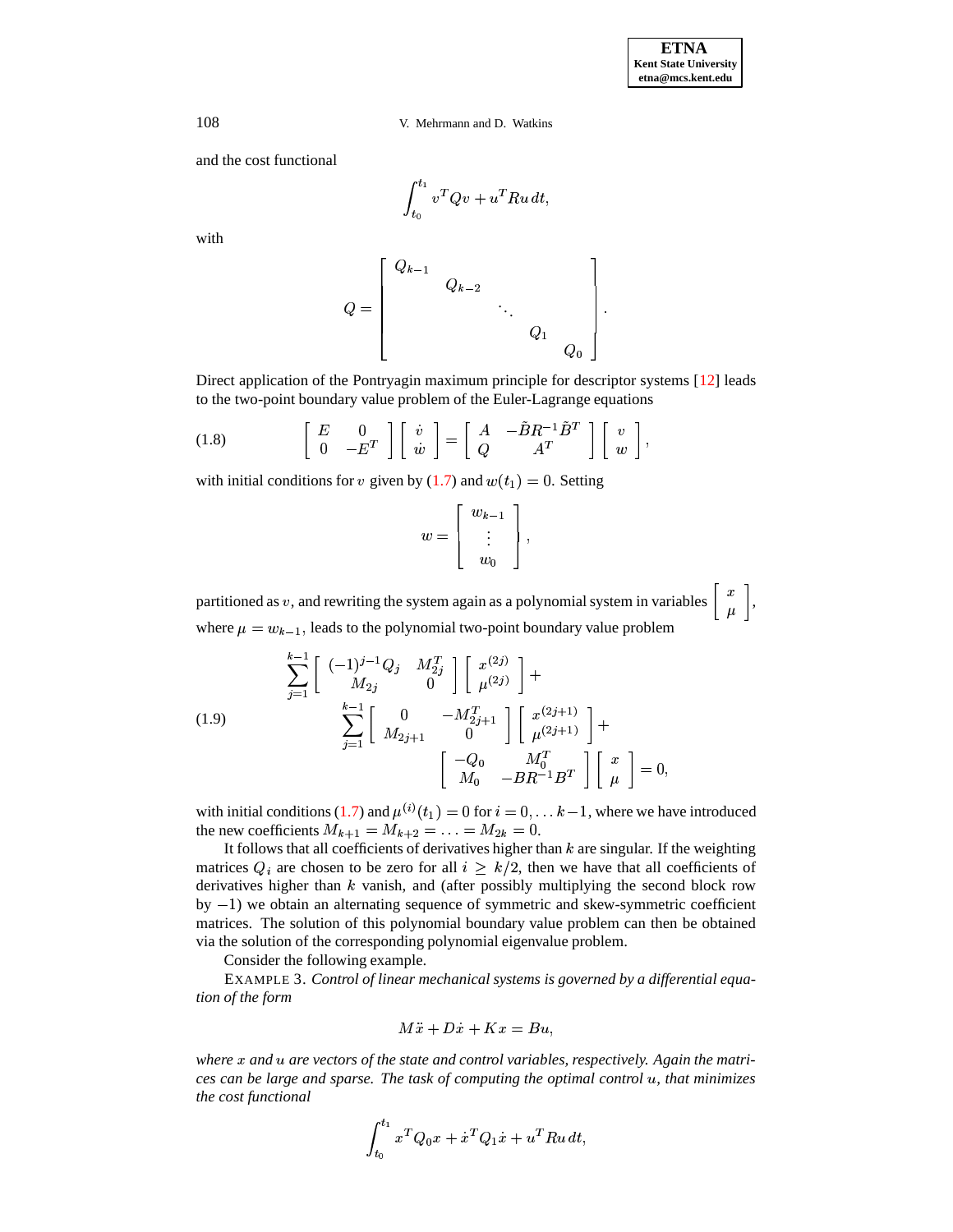*leads to the system*

$$
\begin{bmatrix} Q_1 & M^T \\ M & 0 \end{bmatrix} \begin{bmatrix} \ddot{x} \\ \ddot{\mu} \end{bmatrix} + \begin{bmatrix} 0 & -D^T \\ D & 0 \end{bmatrix} \begin{bmatrix} \dot{x} \\ \dot{\mu} \end{bmatrix} + \begin{bmatrix} -Q_0 & K^T \\ K & -BR^{-1}B^T \end{bmatrix} \begin{bmatrix} x \\ \mu \end{bmatrix} = 0,
$$

*which is a special case of [\(1.9\)](#page-2-0). The substitution*

$$
\left[\begin{array}{c} x \\ \mu \end{array}\right] = e^{\lambda t} \left[\begin{array}{c} v \\ w \end{array}\right]
$$

*then yields the quadratic eigenvalue problem*

<span id="page-3-0"></span>
$$
\begin{pmatrix} \lambda^2 \begin{bmatrix} Q_1 & M^T \\ M & 0 \end{bmatrix} + \lambda \begin{bmatrix} 0 & -D^T \\ D & 0 \end{bmatrix} + \begin{bmatrix} -Q_0 & K^T \\ K & -BR^{-1}B^T \end{bmatrix} \begin{bmatrix} v \\ w \end{bmatrix} = 0.
$$
\n(1.10)

*Clearly the coefficient matrices alternate between symmetric and skew-symmetric matrices. An alternate statement of [\(1.10\)](#page-3-0) is obtained by swapping the (block) rows and introducing a minus sign:*

<span id="page-3-1"></span>
$$
\begin{pmatrix} \lambda^2 \begin{bmatrix} M & 0 \\ -Q_1 & -M^T \end{bmatrix} + \lambda \begin{bmatrix} D & 0 \\ 0 & D^T \end{bmatrix} + \begin{bmatrix} K & -BR^{-1}B^T \\ Q_0 & -K^T \end{bmatrix} \end{pmatrix} \begin{bmatrix} v \\ w \end{bmatrix} = 0.
$$
\n(1.11)

*Now the structure of the matrices is not so obvious. The first matrix is Hamiltonian, the second is skew Hamiltonian, and the third is again Hamiltonian (defined below).*

An example of a control problem governed by a third order equation is given in [\[5,](#page-11-3) [10\]](#page-12-4).

EXAMPLE 4. *As a final example, consider the linear quadratic optimal control problem for descriptor systems [\[3,](#page-11-4) [12\]](#page-12-3), which is governed by a first-order system of differential equations and leads to an eigenvalue problem of the form*

<span id="page-3-2"></span>(1.12) 
$$
\begin{bmatrix} A & -BB^T \\ C^T C & -A^T \end{bmatrix} \begin{bmatrix} v \\ w \end{bmatrix} - \lambda \begin{bmatrix} E & 0 \\ 0 & E^T \end{bmatrix} \begin{bmatrix} v \\ w \end{bmatrix} = 0.
$$

*Now we have a first-order eigenvalue problem, but the structure of the matrices is the same as that of those in [\(1.11\)](#page-3-1); one is Hamiltonian, and the other is skew Hamiltonian. If we rewrite [\(1.12\)](#page-3-2) with the top and bottom rows interchanged and introducing a minus sign, we obtain*

<span id="page-3-3"></span>
$$
(1.13) \qquad \begin{bmatrix} C^T C & -A^T \\ -A & -B B^T \end{bmatrix} \begin{bmatrix} v \\ w \end{bmatrix} - \lambda \begin{bmatrix} 0 & E^T \\ -E & 0 \end{bmatrix} \begin{bmatrix} v \\ w \end{bmatrix} = 0,
$$

*in which one matrix is symmetric and the other is skew symmetric.*

Because of the special structure of these problems, all of them possess a special spectral symmetry: the eigenvalues occur in  $\{\lambda, -\overline{\lambda}\}$  pairs. This is the same symmetry as occurs in the spectra of Hamiltonian matrices. In this paper we will restrict our attention to real matrices, for which we have even more structure: the eigenvalues occur in quadruples  $\{\lambda, \overline{\lambda}, -\lambda, -\overline{\lambda}\}\.$  We call this symmetry a *Hamiltonian structure*.

In the following we introduce a general family of polynomial eigenvalue problems that includes  $(1.5)$ ,  $(1.10)$ , and  $(1.13)$  (hence indirectly also  $(1.11)$  and  $(1.12)$ ) as special cases, having the Hamiltonian eigenvalue symmetry. We then present general tools that can be used in solving eigenvalue problems of this type. Although these tools have practical importance, each one has its own intrinsic interest and beauty as well, so we discuss them separately from the applications.

In order to explain the tools, we introduce our general problem now. Let  $M_0$ ,  $M_1$ ,  $M_k$  be (large, sparse) matrices in  $\mathbb{R}^{m,m}$ . Consider the *k*th degree polynomial eigenvalue ...  $M_k$  be (large, sparse) matrices in  $\mathbb{R}^{m,m}$  . Consider t problem

<span id="page-3-4"></span>(1.14) 
$$
P(\lambda)v = \sum_{i=0}^{k} \lambda^{i} M_{i}v = 0.
$$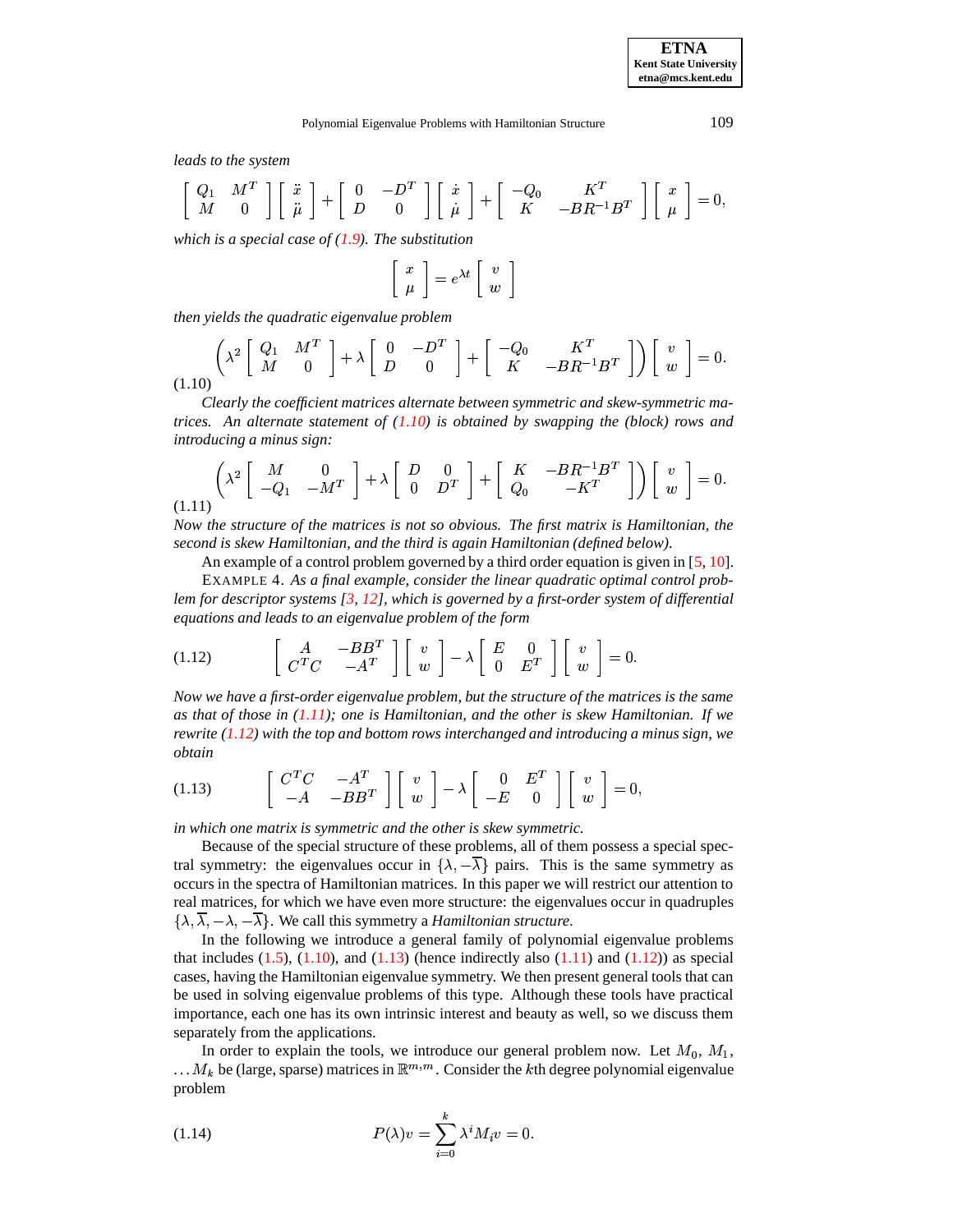Of greatest interest to us are the cases

<span id="page-4-0"></span>Of greatest interest to us are the cases

\n
$$
M_i^T = (-1)^i M_i, \quad \text{for } i = 0, \dots, k
$$

<span id="page-4-4"></span>and

(1.16) 
$$
M_i^T = (-1)^{i+1} M_i, \text{ for } i = 0, \dots, k.
$$

In either case we will refer to  $\sum_{i=0}^{k} \lambda^{i} M_{i}$  as an *alternating periodic* as an *alternating pencil* or *alternating matrix polynomial*, since the coefficient matrices alternate between symmetric and skew symmetric. Problems  $(1.5)$ ,  $(1.10)$ , and  $(1.13)$  have the form  $(1.14)$ , subject to  $(1.15)$ .

The following simple result is easily verified.

<span id="page-4-1"></span>PROPOSITION 1.1. *Consider the polynomial eigenvalue problem*  $P(\lambda) v = 0$  given by  $(1.14)$  with an alternating pencil P. That is, either  $M_i^T = (-1)^i M_i$  or  $M_i^T$ *n*  $P(\lambda)v = 0$  given by<br>or  $M_i^T = (-1)^{i+1} M_i$  $\blacksquare$  . The contract of the contract of the contract of the contract of the contract of the contract of the contract of the contract of the contract of the contract of the contract of the contract of the contract of the *for*  $i = 0, \ldots, k$ . Then  $P(\lambda)v = 0$  if and only if  $v^T P(-\lambda) = 0$ .

In words, v is a right eigenvector of P associated with eigenvalue  $\lambda$  if and only if  $v<sup>T</sup>$ is a left eigenvector of P associated with eigenvalue  $-\lambda$ . Thus the eigenvalues of P occur in quadruples  $\{\lambda, \overline{\lambda}, -\lambda, -\overline{\lambda}\}\$ , that is, the spectrum has Hamiltonian structure. It should be noted that for eigenvalues with real part zero, where  $\lambda = -\lambda$ , the quadruple may be only a pair.

When  $m$  is even, there is a second way to write the matrix polynomial that is also useful. Suppose  $m = 2n$ , and define

$$
J_{2n}=\left[\begin{array}{cc} 0 & I_n\\ -I_n & 0\end{array}\right],
$$

'

where  $I_n$  is the  $n \times n$  identity matrix. Often, in cases where the dimension is obvious from the context, we will leave off the subscript and simply write  $J$  rather than  $J_{2n}$ . Obviously  $J^{-1} = J^T = -J$ . A matrix  $\mathcal{H} \in \mathbb{R}^{2n,2n}$  is said to be *Hamiltonian* iff  $(J\mathcal{H})^T = J\mathcal{H}$  and skew Hamiltonian iff  $(J\mathcal{H})^T = -J\mathcal{H}$ . It is said to be *symplectic* iff  $(\mathcal{H})^T J\mathcal{H} = J$ . If we multiply the matrix polynomial  $P(\lambda)$  of [\(1.14\)](#page-3-4) by  $J^{-1} = -J$ , we obtain an equivalent problem

<span id="page-4-2"></span>(1.17) 
$$
Q(\lambda)v = \sum_{i=0}^{k} \lambda^i N_i v = 0,
$$

with  $N_i = -JM_i$ ,  $i = 0, \ldots, k$ . If the  $M_i$  alternate between symmetric and skew symmetric, then the  $N_i$  alternate between Hamiltonian and skew Hamiltonian. Both [\(1.11\)](#page-3-1) and  $(1.12)$  have this form. We may restate Proposition [1.1](#page-4-1) in this new language.

<span id="page-4-3"></span>**PROPOSITION 1.2.** *Consider the polynomial eigenvalue problem*  $Q(\lambda)v = 0$  *given* by  $(1.17)$  with the coefficients  $N_i$  alternatively Hamiltonian and skew Hamiltonian. Then  $Q(\lambda)v = 0$  if and only if  $w^TQ(-\lambda) = 0$ , where  $w = Jv$ .

A matrix pencil  $H - \lambda S$  is said to be a *skew-Hamiltonian/Hamiltonian* (SHH) pencil iff  $H$  is Hamiltonian and  $S$  is skew Hamiltonian. An example is given by  $(1.12)$ . An SHH pencil is a matrix polynomial of degree one that satisfies the hypotheses of Proposition [1.2](#page-4-3) with  $H = N_0$  and  $S = -N_1$ . Thus the eigenvalues of an SHH pencil occur in quadruples  $\{\lambda, \overline{\lambda}, -\lambda, -\overline{\lambda}\}\.$  The identity matrix  $I_{2n}$  is skew Hamiltonian, so the standard eigenvalue problem  $H - \lambda I_{2n}$  for the Hamiltonian matrix H is also an SHH pencil. Thus the spectrum of a Hamiltonian matrix also has the special structure, as we stated earlier.

Having observed the particular structures, in the interests of efficiency and stability, any good numerical method for solving problems of this type should preserve and exploit this structure. This is the purpose of our tools.

The first tool addresses the problem of linearization. The most commonly used approach to solving a kth degree eigenvalue problem of dimension m is to *linearize* it, i.e., to transform it to an equivalent first-degree equation  $Ax - \lambda Bx = 0$  of dimension km. There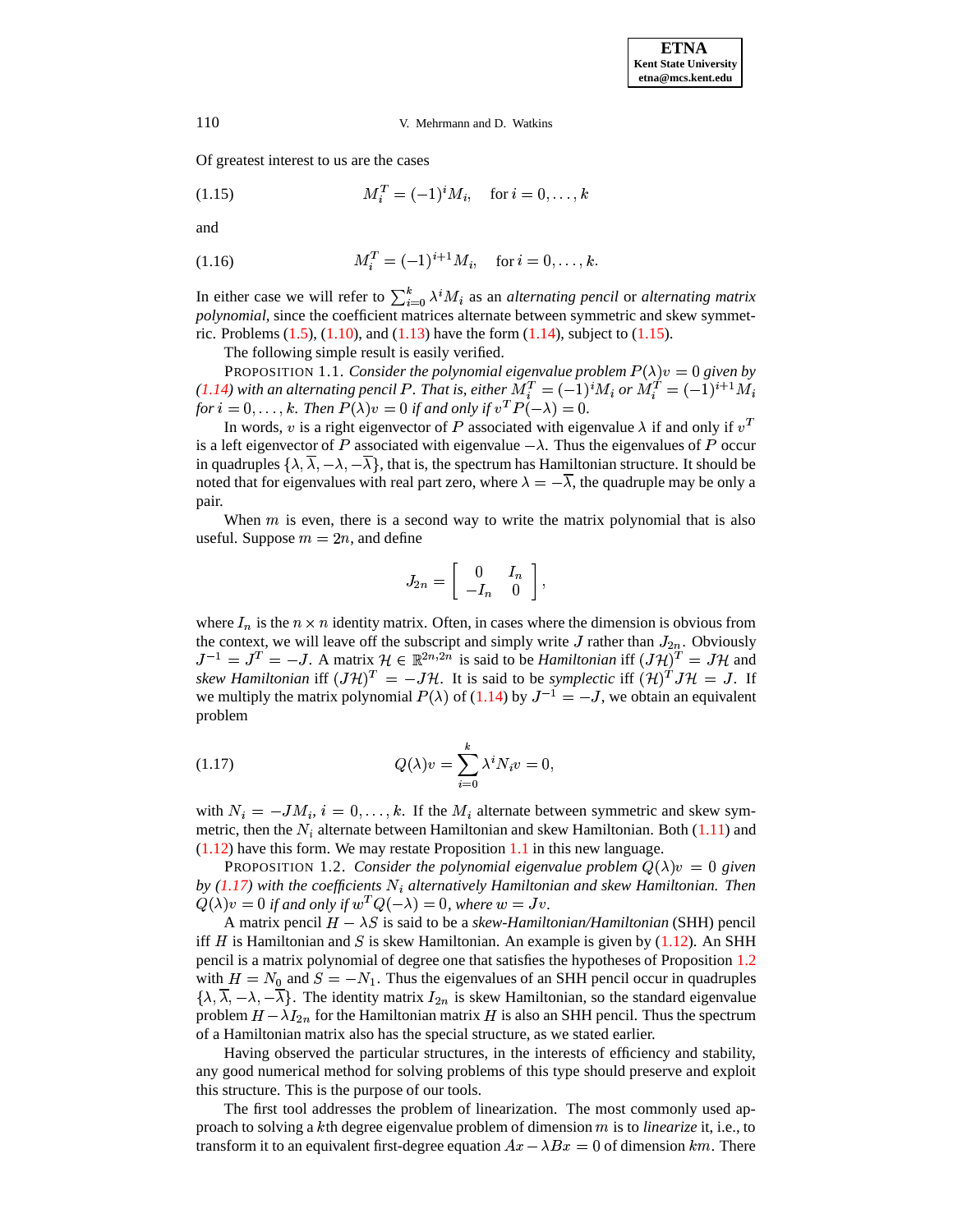are many ways to perform the linearization. The following question arises: Can we do the linearization in such a way that the structure is preserved? That is, is every  $k$ th degree problem  $(1.14)$ , subject to  $(1.15)$  or  $(1.16)$ , equivalent to a first-degree problem

<span id="page-5-1"></span>
$$
(1.18)\qquad \qquad Ax - \lambda Bx = 0
$$

with the same structure? In Section [2](#page-5-0) we answer the question affirmatively and constructively by displaying an equivalent eigenvalue problem  $(1.18)$  with one coefficient matrix symmetric and the other skew symmetric. This has the form  $(1.14)$  with  $k = 1$  and satisfies  $(1.15)$  or  $(1.16)$ .

The second tool is concerned with the efficient use of the linearization produced by the first tool. In Section  $3$  we present two factorizations

<span id="page-5-2"></span>
$$
(1.19) \t\t A - \lambda B = UW
$$

that facilitate the evaluation of expressions of the form  $(A - \mu B)^{-1}x$  for non-eigenvalues  $\mu$  and vectors x. This allows the use of the shift-and-invert strategy in conjunction with Krylov subspace methods for solving the eigenvalue problem for  $A - \lambda B$ .

The usual way to shift and invert a pencil is to apply the operator  $(A - \mu B)^{-1}B$ . The extra  $B$  on the right here stands in the way of preservation of Hamiltonian structure. Fortunately, so long as  $mk$  is even, since B is real, it is always possible to factor B into a product  $B = R^T J R$ , where  $J = \begin{bmatrix} 0 & I \\ I & 0 \end{bmatrix}$  and R i here  $J = \begin{bmatrix} 0 & 1 \\ -I & 0 \end{bmatrix}$  and R is essentially triangular [\[4,](#page-11-5) [2\]](#page-11-6). R can be computed by an  $O(n^3)$  algorithm that uses complete pivoting for stability. Also if the matrix  $R$  is large and sparse, then sparse factorization techniques can be derived, similar to those in sparse LU factorizations. Using this factorization, we can transform the problem  $Ax - \lambda Bx = 0$  to  $(J^{-1}R^{-T}AR^{-1} - \lambda I)Rx = 0$ , with  $\mathcal{H} = J^{-1}R^{-T}AR^{-1}$  Hamiltonian. Then the shift-and-invert operation is applied to  $(\mathcal{H} - \mu I)^{-1} = R(A - \mu B)^{-1} R^{T} J$ , using the factorization [\(1.19\)](#page-5-2) to apply  $(A - \mu B)^{-1}$ .

Once we have the means to apply the operators  $(\mathcal{H} - \mu I)$  and  $(\mathcal{H} - \mu I)^{-1}$  efficiently, we can also apply the real skew-Hamiltonian operators

$$
(\mathcal{H}-\mu I)^{-1}(\mathcal{H}+\mu I)^{-1},
$$

$$
(\mathcal{H} - \mu I)^{-1} (\mathcal{H} - \overline{\mu} I)^{-1} (\mathcal{H} + \mu I)^{-1} (\mathcal{H} + \overline{\mu} I)^{-1},
$$

and the real symplectic operators

$$
(\mathcal{H} - \mu I)^{-1}(\mathcal{H} + \mu I),
$$

$$
(\mathcal{H} - \mu I)^{-1}(\mathcal{H} + \mu I)(\mathcal{H} - \overline{\mu}I)^{-1}(\mathcal{H} + \overline{\mu}I),
$$

and we can therefore apply the structure-preserving Krylov subspace algorithms that were presented in [\[13\]](#page-12-1).

In Section [4](#page-9-0) we present a numerical example that illustrates the use of the tools.

Much of what we have to say can be extended to complex matrices. However, the real case is of much greater interest for both the theory and the applications, so we will restrict ourselves to that case.

<span id="page-5-0"></span>**2. A Structure-Preserving Linearization.** Any th degree eigenvalue problem of dimension  $m \times m$  can be transformed to a first-degree eigenvalue problem of dimension  $mk \times mk$ . This well-known procedure is commonly called *linearization* [\[6\]](#page-11-7). Our task here is to perform a linearization that preserves the alternating structure.

<span id="page-5-3"></span>THEOREM 2.1. *Consider the polynomial eigenvalue problem*  $P(\lambda)v = 0$  given by *CONDUMERTY THEOREM 2.1. Consider the polynomial eigenvalue problem*  $P(\lambda)v = 0$  *given by* **[\(1.14\)](#page-3-4) with either**  $M_i^T = (-1)^i M_i$  **or**  $M_i^T = (-1)^{i+1} M_i$  **and with**  $M_k$  **nonsingular. Then**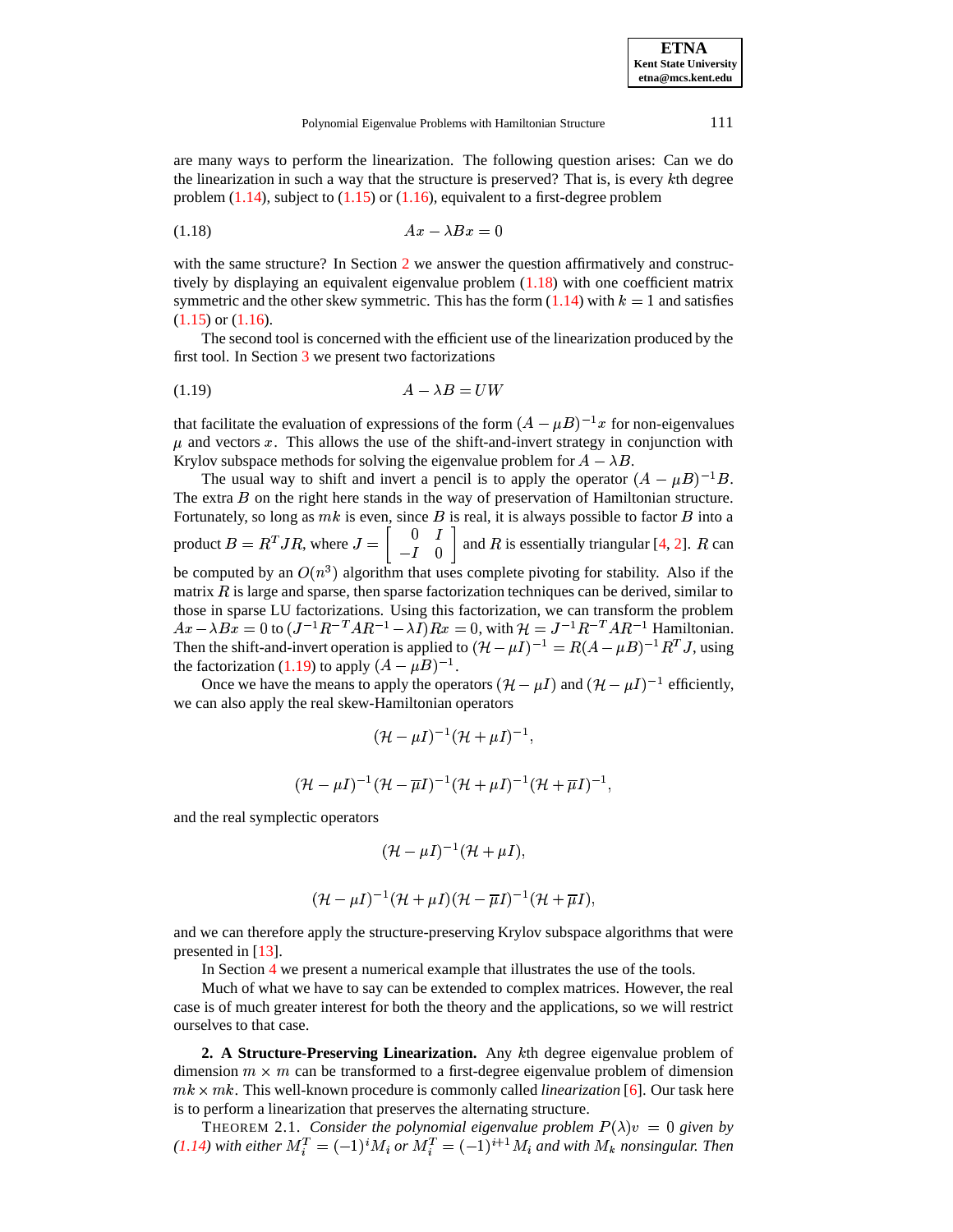<sup>+</sup> <sup>+</sup> <sup>+</sup> <sup>+</sup> <sup>+</sup> <sup>+</sup>

'

## 112 V. Mehrmann and D. Watkins

 $the$  *pencil*  $A - \lambda B \in \mathbb{C}^{mk,mk}$ , where

<span id="page-6-1"></span>(2.1) 
$$
A = \begin{bmatrix} -M_0 & 0 & 0 & 0 & \cdots & 0 \\ 0 & -M_2 & -M_3 & -M_4 & \cdots & -M_k \\ 0 & M_3 & M_4 & & 0 \\ 0 & -M_4 & & & 0 \\ \vdots & \vdots & & & \vdots \\ 0 & \pm M_k & 0 & 0 & \cdots & 0 \end{bmatrix}
$$

*and*

<span id="page-6-2"></span>(2.2) 
$$
B = \begin{bmatrix} M_1 & M_2 & M_3 & \cdots & M_{k-1} & M_k \\ \hline -M_2 & -M_3 & -M_4 & \cdots & -M_k & 0 \\ M_3 & M_4 & & 0 & 0 \\ -M_4 & & & 0 & 0 \\ \vdots & & & \vdots & \vdots \\ \pm M_k & 0 & 0 & \cdots & 0 & 0 \end{bmatrix},
$$

*has the same eigenvalues as P. Here*  $\pm M_k$  *is shorthand for*  $(-1)^{k-1}M_k$ . If  $M_i^T =$  $(-1)^i M_i$ , then A is symmetric and B is skew symmetric. If  $M_i^T = (-1)^{i+1} M_i$ , then B is *symmetric and A is skew symmetric.* If  $P(\lambda)v = 0$ , then  $\begin{bmatrix} v^T & \lambda v^T & \cdots & \lambda^{k-1} v^T \end{bmatrix}^T$ *is an eigenvector of*  $A - \lambda B$ .

*Proof.* Define new variables  $v_1, ..., v_k$  by  $v = v_1, v_2 = \lambda v_1, v_3 = \lambda v_2, ..., v_k =$  $\lambda v_{k-1}$ . Then the equation  $P(\lambda)v=0$  is clearly equivalent to

<span id="page-6-0"></span>
$$
(2.3) \begin{bmatrix} -M_0 & 0 & \cdots & 0 \\ 0 & I & & \\ \vdots & & \ddots & \\ 0 & & & I \end{bmatrix} \begin{bmatrix} v_1 \\ v_2 \\ \vdots \\ v_k \end{bmatrix} = \lambda \begin{bmatrix} M_1 & \cdots & M_{k-1} & M_k \\ I & & 0 \\ & \ddots & \\ & & I & 0 \end{bmatrix} \begin{bmatrix} v_1 \\ \vdots \\ v_{k-1} \\ \vdots \\ v_k \end{bmatrix}.
$$

This is nothing new; it is the standard linearization procedure  $[6]$ . The matrices in  $(2.3)$ have no special structure. To obtain from  $(2.3)$  a pencil that does have structure, simply multiply on the left by

<span id="page-6-3"></span>(2.4) 
$$
\begin{bmatrix} I & 0 & 0 & 0 & \cdots & 0 \\ \hline 0 & -M_2 & -M_3 & -M_4 & \cdots & -M_k \\ 0 & M_3 & M_4 & & 0 \\ 0 & -M_4 & & & 0 \\ \vdots & \vdots & & & \vdots \\ 0 & \pm M_k & 0 & 0 & \cdots & 0 \end{bmatrix}.
$$

This clearly yields the pencil  $A - \lambda B$  specified by [\(2.1\)](#page-6-1) and [\(2.2\)](#page-6-2). Our assumption that  $M_k$ is nonsingular guarantees that [\(2.4\)](#page-6-3) is nonsingular. Thus  $A - \lambda B$  is strictly equivalent to  $(2.3)$ .  $\square$ 

What do we gain from this theorem? The pencil  $(2.3)$  has the same eigenvalues as the kth degree pencil  $P(\lambda)$ . In particular, the Hamiltonian symmetry of the eigenvalues holds so long as the coefficients  $M_i$  are alternately symmetric and skew symmetric. However, it is difficult for a numerical method to exploit this structure, since the large matrices that comprise the pencil do not have any easily identified structure whose preservation will guarantee that the special form of the spectrum will be preserved. In contrast, the pencil  $A - \lambda B$  specified by [\(2.1\)](#page-6-1) and [\(2.2\)](#page-6-2) does have easily exploitable structure. The fact that one of A and B is symmetric and the other is skew symmetric forces the  $\{\lambda, -\lambda\}$  pairing of the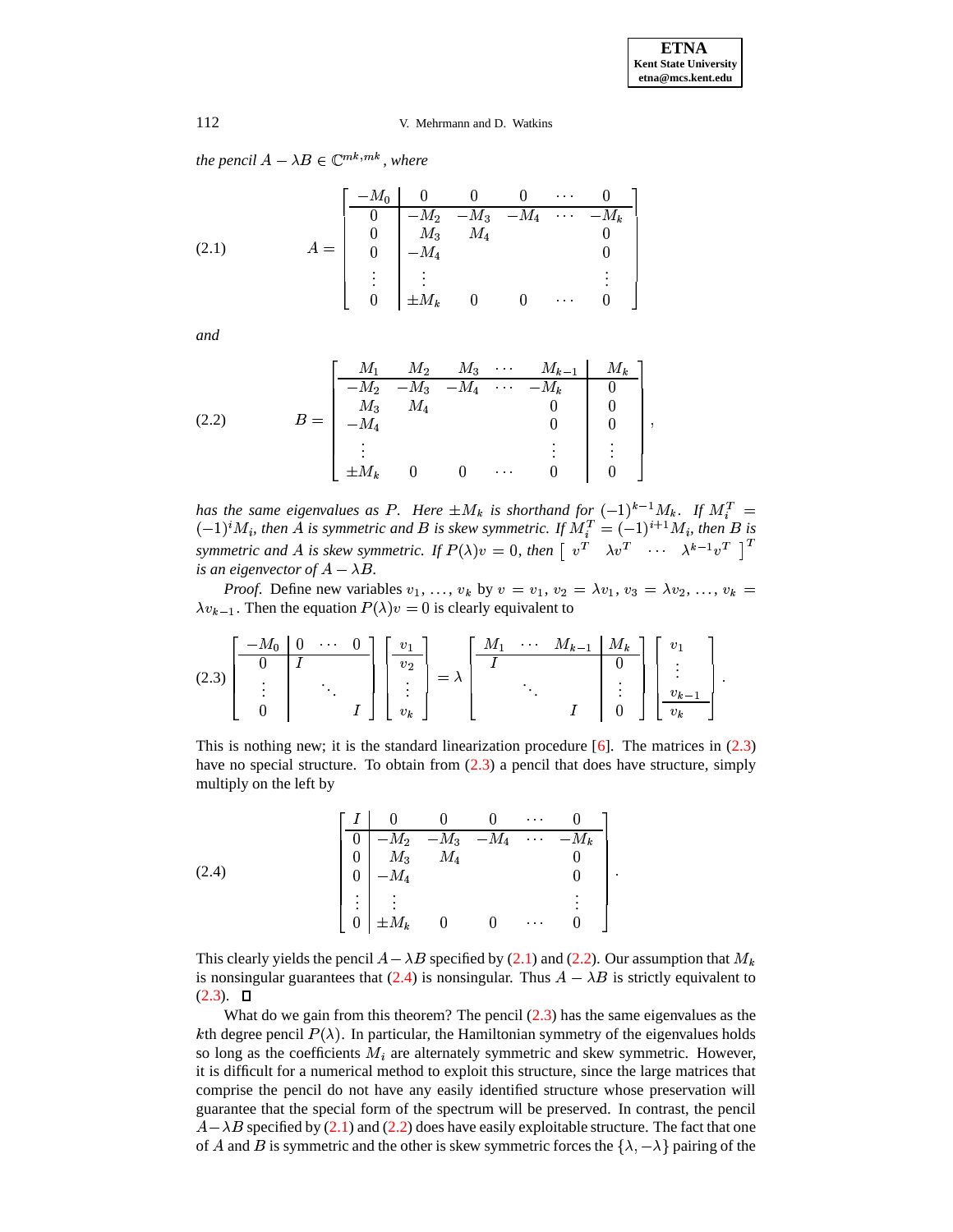<span id="page-7-1"></span>eigenvalues. By using a numerical algorithm that exploits this structure, we can guarantee that the pairing is preserved.

EXAMPLE 5. *If we apply Theorem [2.1](#page-5-3) to the quadratic eigenvalue problem [\(1.5\)](#page-1-2), we obtain the symmetric/skew-symmetric pencil*

$$
\left[\begin{array}{cc} -K & 0 \\ 0 & -M \end{array}\right] - \lambda \left[\begin{array}{cc} G & M \\ -M & 0 \end{array}\right].
$$

*If* we then multiply by  $-J$ , we obtain the SHH pencil

$$
\left[\begin{array}{cc} 0 & M \\ -K & 0 \end{array}\right] - \lambda \left[\begin{array}{cc} M & 0 \\ G & M \end{array}\right].
$$

*This is essentially the linearization that was used in [\[13\]](#page-12-1).*

Theorem [2.1](#page-5-3) does not depend on the alternating symmetry and skew symmetry of the  $M_i$ ; it is valid regardless of the structure of the coefficients. However, the result is not particularly useful if the coefficients do not alternate. In cases where the coefficient matrices are either all symmetric or all skew symmetric, we can get a (perhaps) better result by stripping the minus signs from  $(2.4)$ . The pencil obtained by transforming with this modified matrix is  $A - \lambda B$ , where

| $-M_0$ 0                                                                 | $\overline{\phantom{0}}$ |                  | $\sim$ $\sim$ $\sim$ |                  |
|--------------------------------------------------------------------------|--------------------------|------------------|----------------------|------------------|
|                                                                          |                          | $\overline{M}_4$ | $\sim 100$           | $\overline{M}_k$ |
|                                                                          |                          |                  |                      |                  |
| $\begin{array}{ccc} 0 & M_2 & M_3 \ 0 & M_3 & M_4 \ 0 & M_4 \end{array}$ |                          |                  |                      |                  |
| $\begin{array}{ccc} & \vdots & \vdots \\ \hline 1 & 0 & \end{array}$     |                          |                  |                      |                  |
|                                                                          | $\overline{0}$           |                  | $\ldots$             |                  |

and

|           |                          |                          |            | $\begin{bmatrix} M_1 & M_2 & M_3 & \cdots & M_{k-1} \end{bmatrix}$ $M_k$                                                             |                                                                              |  |
|-----------|--------------------------|--------------------------|------------|--------------------------------------------------------------------------------------------------------------------------------------|------------------------------------------------------------------------------|--|
|           |                          |                          |            | $\begin{array}{ c cccc } \hline M_2 & M_3 & M_4 & \cdots & M_k & 0 \ M_3 & M_4 & & & 0 & 0 \ M_4 & & & & 0 & 0 \ \hline \end{array}$ |                                                                              |  |
| $\hat{B}$ |                          |                          |            |                                                                                                                                      | $\begin{array}{c} \begin{array}{c} 0 \\ 0 \end{array} \end{array}$           |  |
|           |                          |                          |            |                                                                                                                                      |                                                                              |  |
|           |                          |                          |            |                                                                                                                                      | $\begin{array}{c} \begin{array}{c} \vdots \\ \vdots \end{array} \end{array}$ |  |
|           | $\overline{\phantom{0}}$ | $\overline{\phantom{0}}$ | $\ldots$ . | $\overline{0}$                                                                                                                       |                                                                              |  |

This linearization is essentially the same as that given in Theorem 4.2 of [\[8\]](#page-11-8). If all  $M_i$  are symmetric, then both A and B are symmetric. If all  $M_i$  are skew symmetric, then both A and  $B$  are skew symmetric.

EXAMPLE 6. *The numerical solution of vibration problems by the dynamic element method [\[14,](#page-12-5) [18,](#page-12-6) [19\]](#page-12-7) leads to cubic eigenvalue problems*

$$
\lambda^3 F_3 v + \lambda^2 F_2 v + \lambda F_1 v + F_0 v = 0
$$

*in which*  $F_i^T = F_i$  for all *i*.

<span id="page-7-0"></span>**3. Factorizations of the Linearized Pencil.** We provide two factorizations of  $(A (\mu B)^{-1}$ . The first is valid for all finite  $\mu$  and is suitable for use if  $|\mu|$  is not too big. The second is valid for all nonzero  $\mu$  and is suitable for use when  $|\mu|$  is not too small.

**First Factorization.** Our first factorization will make use of the auxiliary polynomials  $\tilde{P}_1(\mu) = \mu M_k$ ,  $\tilde{P}_2(\mu) = \mu^2 M_k + \mu M_{k-1}$ , and, in general,

$$
\tilde P_j(\mu)=\sum_{i=1}^j \mu^i M_{k-j+i}.
$$

the contract of the contract of the contract of the contract of the contract of the contract of the contract of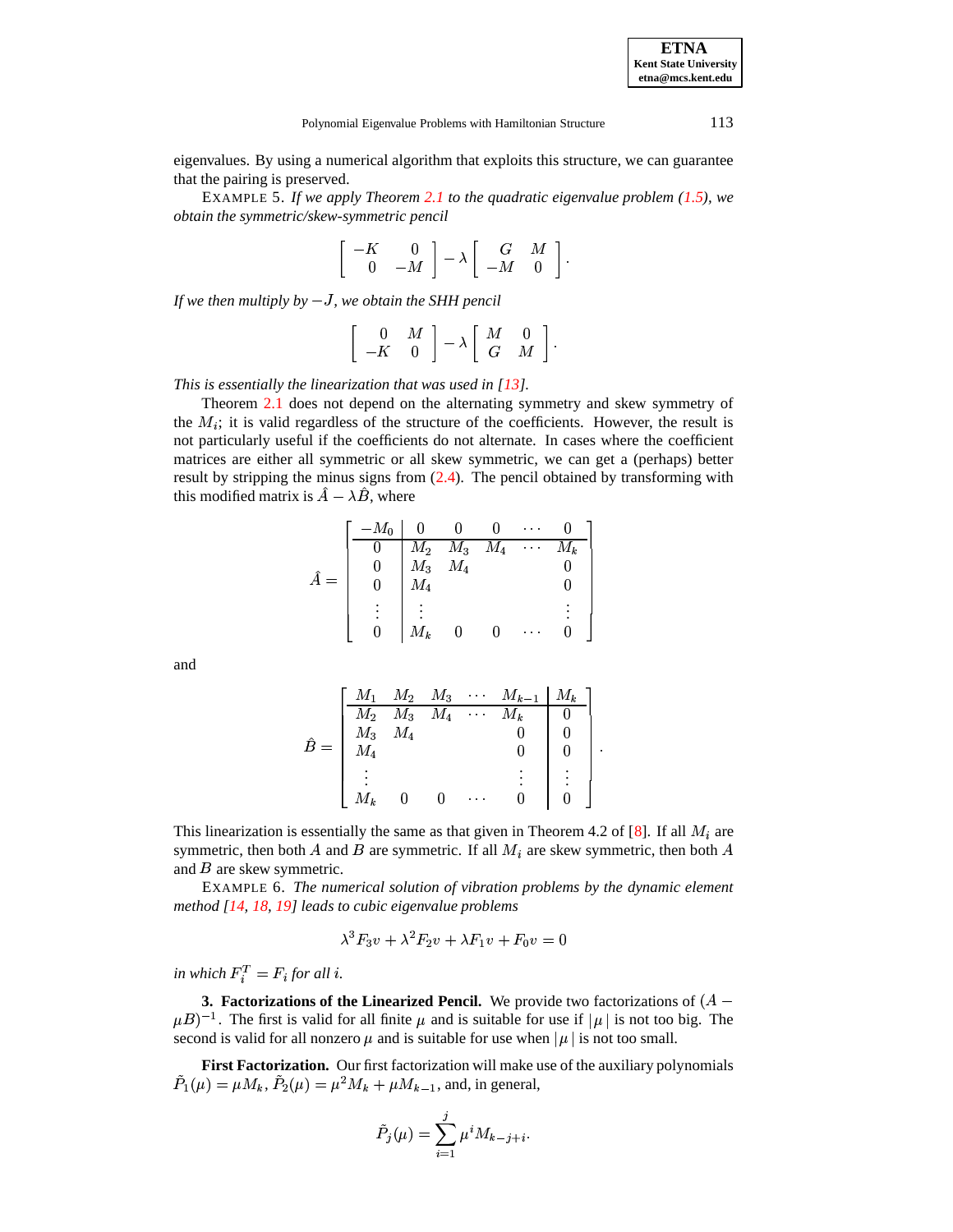**THEOREM** 3.1. Let  $A - \lambda B$  be as in Theorem [2.1.](#page-5-3) Then, for any nonzero  $\mu$ ,

$$
A - \mu B = UW,
$$

*where*

<span id="page-8-1"></span>(3.1) 
$$
U = \begin{bmatrix} I & \mu I & & & \\ & I & \mu I & & \\ & & \ddots & \ddots & \\ & & & I & \mu I \\ & & & & I \end{bmatrix}
$$

*and*

<span id="page-8-2"></span>(3.2) 
$$
W = \begin{bmatrix} -P(\mu) & 0 & 0 & 0 & \cdots & 0 \\ \overline{+ \tilde{P}_{k-1}(\mu)} & -M_2 & -M_3 & -M_4 & \cdots & -M_k \\ -\tilde{P}_{k-2}(\mu) & M_3 & M_4 & 0 \\ \overline{+ \tilde{P}_{k-3}(\mu)} & -M_4 & & & 0 \\ \vdots & \vdots & & & \vdots \\ \overline{+ \tilde{P}_1(\mu)} & \overline{+ M_k} & 0 & 0 & \cdots & 0 \end{bmatrix}.
$$

*Proof.* Multiply U by W, and use the relationships  $P_{j+1}(\mu) = \mu(P_j(\mu) + M_{k-j})$  and  $P(\mu) = P_k(\mu) + M_0$  to verify that the product is  $A - \mu B$ .  $\Box$ 

We derived the factorization by performing block row operations on  $A - \mu B$ , from bottom to top, to eliminate the  $\mu$  terms from all but the first column. Another way to proceed is to exploit the low displacement rank (Hankel-like structure) of  $A - \mu B$ . Let Z denote the block shift matrix

<span id="page-8-3"></span>
$$
(3.3) \t\t Z = \begin{bmatrix} 0 & I & & \\ & \ddots & \ddots & \\ & & 0 & I \\ & & & 0 \end{bmatrix}.
$$

Then  $A = C_0 + AZ^T Z$ , where  $C_0$  consists entirely of zeros, except that its first block column is the same as that of A. Similarly  $B = C_1 - ZAZ^T Z$ . Thus  $A - \mu B = (C_0 \mu C_1$  +  $(I + \mu Z)AZ^T Z$ . Letting  $C(\mu) = (I + \mu Z)^{-1}(C_0 - \mu C_1)$ , we have  $A - \mu B =$  $(I + \mu Z)(C(\mu) + AZ^T Z)$ . We then easily check that  $U = I + \mu Z$  and  $W = C(\mu) + AZ^T Z$ . EXAMPLE 7. *In Example [5](#page-7-1) we linearized the quadratic eigenvalue problem [\(1.5\)](#page-1-2) to obtain*

$$
A-\mu B=\left[\begin{array}{cc} -K & 0 \\ 0 & -M \end{array}\right]-\mu \left[\begin{array}{cc} G & M \\ -M & 0 \end{array}\right].
$$

*Applying Theorem [3.1](#page-8-0) to this pencil, we get*

$$
A - \mu B = \left[ \begin{array}{cc} I & \mu I \\ & I \end{array} \right] \left[ \begin{array}{cc} -P(\mu) & 0 \\ \mu M & M \end{array} \right].
$$

'

*Expanding this to*

(3.4) 
$$
A - \mu B = \begin{bmatrix} I & \mu I \\ & I \end{bmatrix} \begin{bmatrix} -P(\mu) & \\ & M \end{bmatrix} \begin{bmatrix} I & 0 \\ \mu I & I \end{bmatrix},
$$

*we have essentially the factorization that was used in [\[13\]](#page-12-1).*

The decomposition  $A - \mu B = UW$  can be used to evaluate  $(A - \mu B)^{-1}x$  for any vector x by two back-solves, one with the simple triangular matrix  $U(3.1)$  $U(3.1)$ , and one with

<span id="page-8-0"></span>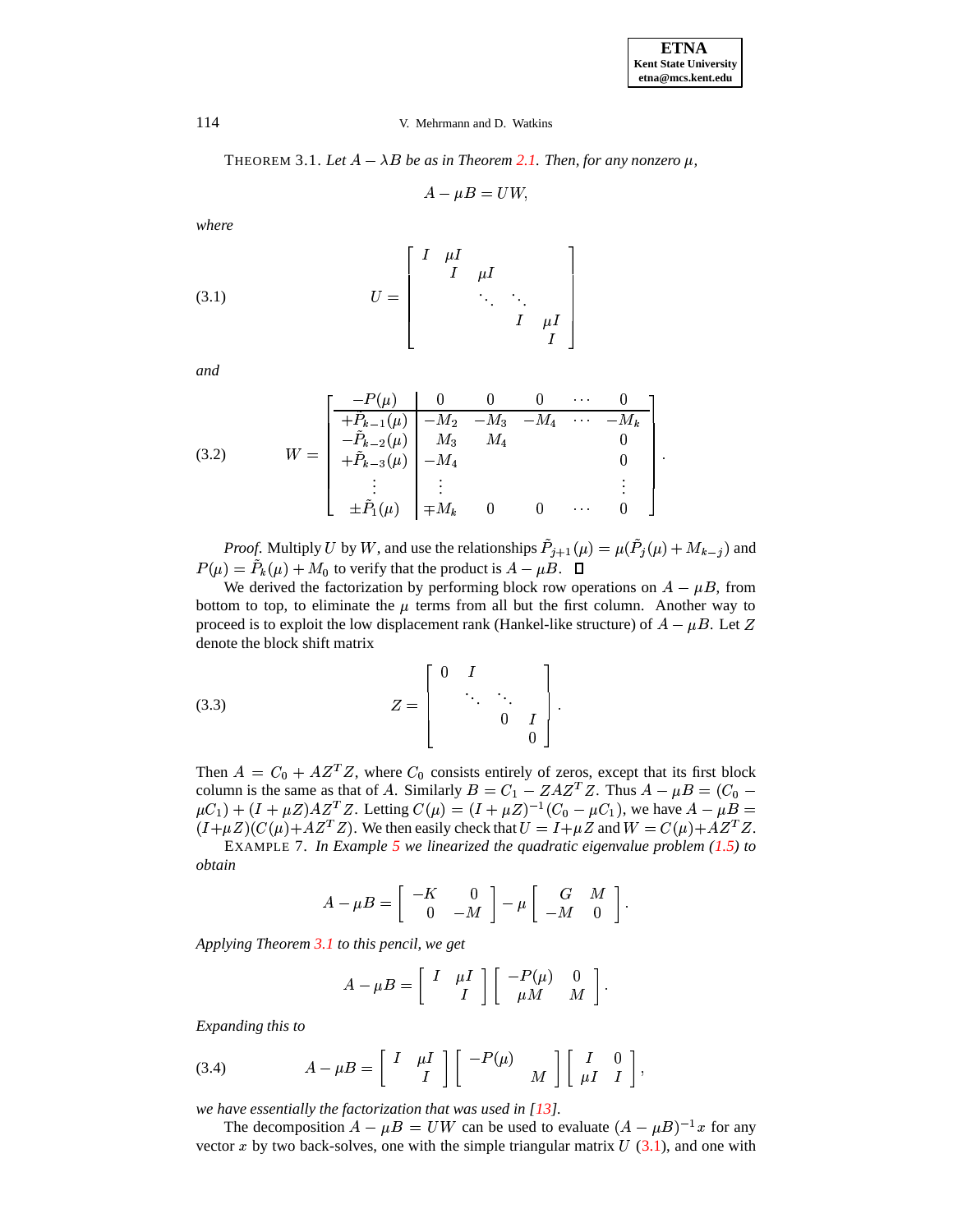| <b>ETNA</b>                  |
|------------------------------|
| <b>Kent State University</b> |
| etna@mcs.kent.edu            |

Polynomial Eigenvalue Problems with Hamiltonian Structure 115

the essentially block triangular  $W$  [\(3.2\)](#page-8-2). Execution of the latter requires that we be able to solve linear systems with coefficient matrices  $P(\mu)$  and  $M_k$ . If these matrices are large (but not too large) and sparse, we can perform sparse LU decompositions of  $P(\mu)$  and  $M_k$ for this step. The decomposition of  $M_k$  needs to be done only once and can then be used repeatedly; that of  $P(\mu)$  needs to be done only once for each choice of shift  $\mu$ .

**Second Factorization.** Our second factorization will make use of partial sums  $P_i(\mu)$ defined by

$$
P_j(\mu)=\sum_{i=0}^j \mu^i M_i.
$$

**THEOREM** 3.2. Let  $A - \lambda B$  be as in Theorem [2.1.](#page-5-3) Then, for any nonzero  $\mu$ ,

$$
A - \mu B = LV,
$$

*where*

(3.5) 
$$
L = \begin{bmatrix} \mu I & & & & \\ I & \mu I & & & \\ & I & \mu I & & \\ & & \ddots & \ddots & \\ & & & I & \mu I \end{bmatrix}
$$

*and*

(3.6) 
$$
V = \begin{bmatrix} -\mu^{-1}P_1(\mu) & -M_2 & -M_3 & -M_4 & \cdots & -M_k \\ +\mu^{-2}P_2(\mu) & M_3 & M_4 & 0 \\ -\mu^{-3}P_3(\mu) & -M_4 & 0 \\ \vdots & \vdots & & \vdots \\ -\mu^{-k}P_k(\mu) & 0 & 0 & 0 & \cdots & 0 \end{bmatrix}.
$$

*Proof.* Verify that  $LV = A - \mu B$  by direct multiplication.

We derived this factorization by performing block row operations on  $A - \mu B$ , from top to bottom. Just as for the previous result, it is also possible to derive the factorization by using the displacement structure of the pencil. Letting  $Z$  be the shift matrix [\(3.3\)](#page-8-3) as before, we have  $A = C_0 + Z^T Z B Z$  and  $B = C_1 - Z B Z$ . Thus  $A - \mu B = (C_0 - \mu C_1) + (\mu I +$  $Z^T$ )( $ZBZ$ ) =  $(\mu I + Z^T)(\tilde{C}(\mu) + ZBZ)$ , where  $\tilde{C}(\mu) = (\mu I + Z^T)^{-1}(C_0 - \mu C_1)$ . One easily checks that  $L = \mu I + Z^T$  and  $V = C(\mu) + ZBZ$ .

<span id="page-9-0"></span>The decomposition  $A - \mu B = LV$  can be used to evaluate  $(A - \mu B)^{-1}x$  for any vector  $x$  in essentially the same way as the  $UW$  decomposition from Theorem [3.1](#page-8-0) can.

**4. Numerical Example.** We built quartic eigenvalue problems

$$
(\lambda^4 M_4 + \lambda^3 M_3 + \lambda^2 M_2 + \lambda M_1 + M_0)v = 0,
$$

in which the  $M_i$  are matrices of order  $m = \tilde{m}^2$ , by a tensor product construction. Let N denote the  $\tilde{m} \times \tilde{m}$  nilpotent Jordan block

$$
N = \begin{bmatrix} 0 & & 0 \\ 1 & & \\ & \ddots & \\ & & 1 & 0 \end{bmatrix},
$$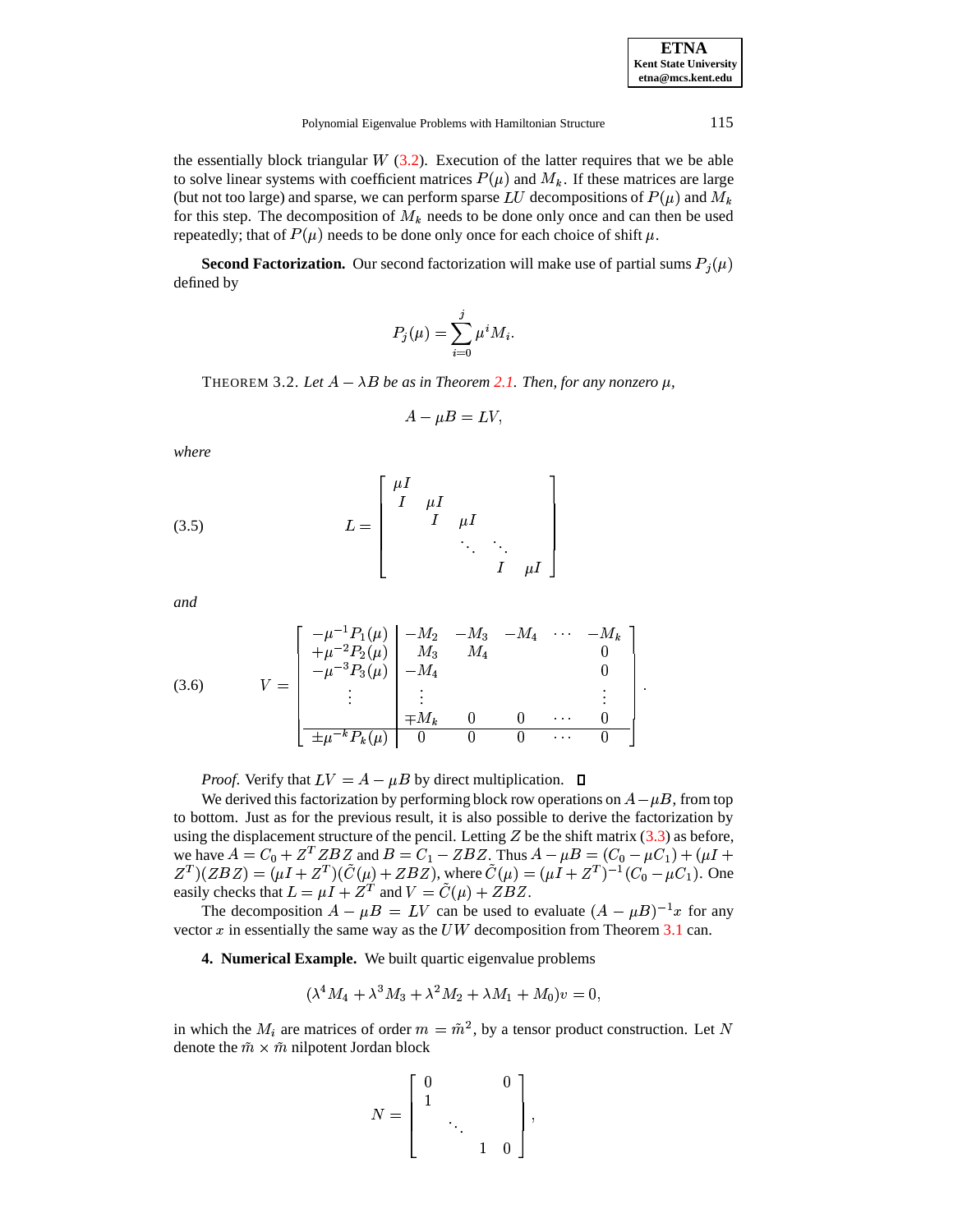116 V. Mehrmann and D. Watkins



<span id="page-10-0"></span> $FIG. 4.1. Eigenvalues of 64 \times 64$  *quartic pencil* 

and define  $\tilde{M}_0 = \frac{1}{6} (4I_{\tilde{m}} + N$  $\frac{1}{6}(4I_{\tilde{m}}+N+N^T),\,M_1\,=\,N-N^T,\,M_2\,=\,-(2I_{\tilde{m}}\,-\,N-N^T),$  $M_3 = M_1$ , and  $M_4 = -M_2$ . Then we set

(4.1) 
$$
M_i = c_{i1} I_{\tilde{m}} \otimes \tilde{M}_i + c_{i2} \tilde{M}_i \otimes I_{\tilde{m}}, \qquad i = 0, \ldots, 4,
$$

where the coefficients  $c_{ij}$  are positive constants.

If we take  $\tilde{m} = 8$  and

(4.2) 
$$
c_{01} = 0.6, \t c_{02} = 1.3,
$$

$$
c_{11} = 1.3, \t c_{12} = 0.1,
$$

$$
c_{21} = 0.1, \t c_{22} = 1.2,
$$

$$
c_{31} = 1.0, \t c_{32} = 1.0,
$$

$$
c_{41} = 1.2, \t c_{42} = 1.0,
$$

then we obtain a  $64 \times 64$  quartic pencil, whose 256 eigenvalues are shown in Figure [4.1.](#page-10-0) These were computed by applying Matlab's  $e$ ig command to the  $256 \times 256$  matrix pencil  $(2.1,2.2)$  $(2.1,2.2)$ , ignoring all structure, at a cost of  $2.5 \times 10^9$  flops.

Now let us see how to use our tools to compute a portion of the spectrum at much lower cost. Suppose we want to compute the ten eigenvalues in the right half plane closest to the target  $\mu = 0.2$ . (The triangles in Figure [4.1](#page-10-0) are  $\pm \mu$ .) We begin with the structured matrix pencil of Theorem [2.1.](#page-5-3) Then we factorize the skew-symmetric matrix  $B$  of [\(2.2\)](#page-6-2) into a product  $\mathcal{R}^T J \mathcal{R}$  using the algorithm of [\[2\]](#page-11-6). This costs about  $6 \times 10^6$  flops. Let  $\mathcal{H} = J^T \mathcal{R}^{-T} A \mathcal{R}^{-1}$ , where A is as in [\(2.1\)](#page-6-1). Then H is a 256  $\times$  256 Hamiltonian matrix with the same eigenvalues as our quartic pencil. We can then compute the eigenvalues of  $H$  near  $\pm \mu$  by applying the skew-Hamiltonian, isotropic, implicitly-restarted Arnoldi (SHIRA) process to the operator

$$
(\mathcal{H} + \mu I)^{-1} (\mathcal{H} - \mu I)^{-1} = \mathcal{R} (A + \mu B)^{-1} B (A - \mu B)^{-1} \mathcal{R}^T J.
$$

To evaluate  $(A - \mu B)^{-1}$  and  $(A + \mu B)^{-1}$ , we use the factorizations given by Theorem [3.1.](#page-8-0) The factorizations associated with  $\mu$  and  $-\mu$  are nearly identical, and one can be derived easily from the other. Thus we effectively need only one factorization, not two.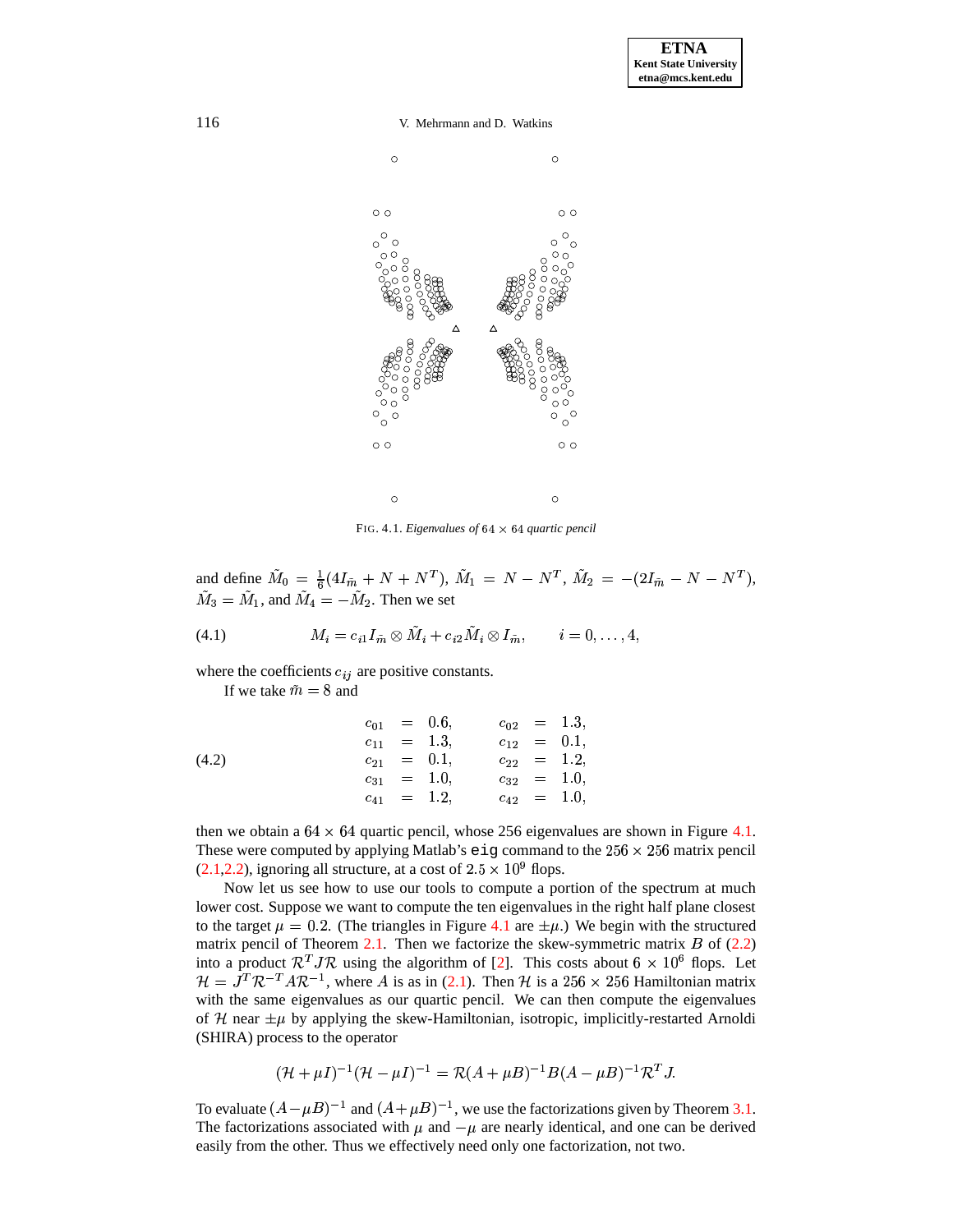After six iterations (restarts) of SHIRA, we obtain the ten eigenvalues

 $0.26911679691707 \pm 0.23699080238397i$  $0.30485201994929 \pm 0.22044896882950i$  $0.36415010890855 \pm 0.18836383724210i$  $0.28482938330157 \pm 0.25520542189620i$  $0.32213982608839 \pm 0.24004828246632i$ 

all of which are correct to 11 or more decimal places. These are the ten eigenvalues of the quartic pencil that are closest to  $\mu$ . We have actually found twenty eigenvalues in all, since the reflections of these ten eigenvalues in the left halfplane are also eigenvalues. The total cost of this SHIRA run is about  $1.34 \times 10^7$  flops.

When we factorized the skew-symmetric matrix B as a product  $\mathcal{R}^T J \mathcal{R}$ , we ignored the fact that  $B$  has a displacement structure. In problems where the order of the polynomial is high, the efficiency of the method might be improved by designing a method that makes use of this extra structure. Since the polynomials that we have considered so far have only a low degree, we have not investigated this possibility.

**5. Conclusions.** We have developed two tools for analyzing polynomial eigenvalue problems with Hamiltonian structure. The first tool is a structure-preserving linearization technique that reduces the matrix polynomial to a matrix pencil with Hamiltonian structure. The second tool is a factorization of the pencil that facilitates evaluation of ex-[ pressions of the form  $(A - \mu B)^{-1}x$  and thereby allows the use of the shift-and-invert strategy in conjunction with Krylov subspace methods. We have shown how to use these tools in conjunction with the factorization technique for skew-symmetric matrices and the skew-Hamiltonian isotropic implicitly-restarted Arnoldi process (SHIRA) [\[13\]](#page-12-1) to compute eigenvalues of matrix polynomials with Hamiltonian structure. Some important open problems remain to be studied. One topic is a structured perturbation analysis of the linearized versions of pencils compared with the original polynomial problem. In general, this analysis does not come out in favor of the linearized problem, see [\[17\]](#page-12-8), but the extra structure may improve the results. The other topic is that of descriptor systems, where the leading coefficient of the polynomial is singular. In this case many theoretical and numerical difficulties arise already in the case of linear polynomials, see [\[12,](#page-12-3) [11\]](#page-12-9).

**6. Acknowledgement.** We thank Peter C. Müller for pointing out the construction of higher order systems of ordinary differential equations as a combination of lower order systems.

#### **REFERENCES**

- <span id="page-11-0"></span>[1] T. APEL, V. MEHRMANN, AND D. WATKINS, *Structured eigenvalue methods for the computation of corner singularities in 3D anisotropic elastic structures*, Comput. Methods Appl. Mech. Engrg., 191 (2002), pp. 4459–4473.
- <span id="page-11-6"></span>[2] P. BENNER, R. BYERS, H. FASSBENDER, V. MEHRMANN, AND D. WATKINS, *Cholesky-like factorizations of skew-symmetric matrices*, Electron. Trans. Numer. Anal., 11 (2000), pp. 85–93. <http://etna.mcs.kent.edu/vol.11.2000/pp85-93.dir/pp85-93.pdf>.
- <span id="page-11-5"></span><span id="page-11-4"></span>[3] P. BENNER, R. BYERS, V. MEHRMANN, AND H. XU, *Numerical computation of deflating subspaces of embedded Hamiltonian pencils*, SIAM J. Matrix Anal. Appl., 24 (2002), pp. 165–190.
- [4] J. R. BUNCH, *A note on the stable decomposition of skew-symmetric matrices*, Math. Comp., 38 (1982), pp. 475–479.
- <span id="page-11-3"></span>[5] W.R. FERNG, W.-W. LIN, D.J. PIERCE, AND C.-S. WANG, *Nonequivalence transformation of -matrix eigenvalue problems and model embedding approach to model tuning*, Numer. Linear Algebra Appl., 8 (2001), pp. 53–70.
- <span id="page-11-7"></span><span id="page-11-1"></span>[6] I. GOHBERG, P. LANCASTER, AND L. RODMAN, *Matrix Polynomials*, Academic Press, New York, 1982.
- <span id="page-11-8"></span>[7] V.A. KOZLOV, V.G. MAZ'YA, AND J. ROSSMANN, *Spectral properties of operator pencils generated by elliptic boundary value problems for the Lame´ system*, Rostock. Math. Kolloq., 51 (1997), pp. 5–24.
- [8] P. LANCASTER, *Lambda-matrices and Vibrating Systems*, Pergamon Press, Oxford, 1966.
- <span id="page-11-2"></span>[9] D. LEGUILLON, *Computation of 3d-singularities in elasticity*, In Boundary value problems and integral equations in nonsmooth domains, Proceedings of the conference, held at the CIRM, Luminy, France,